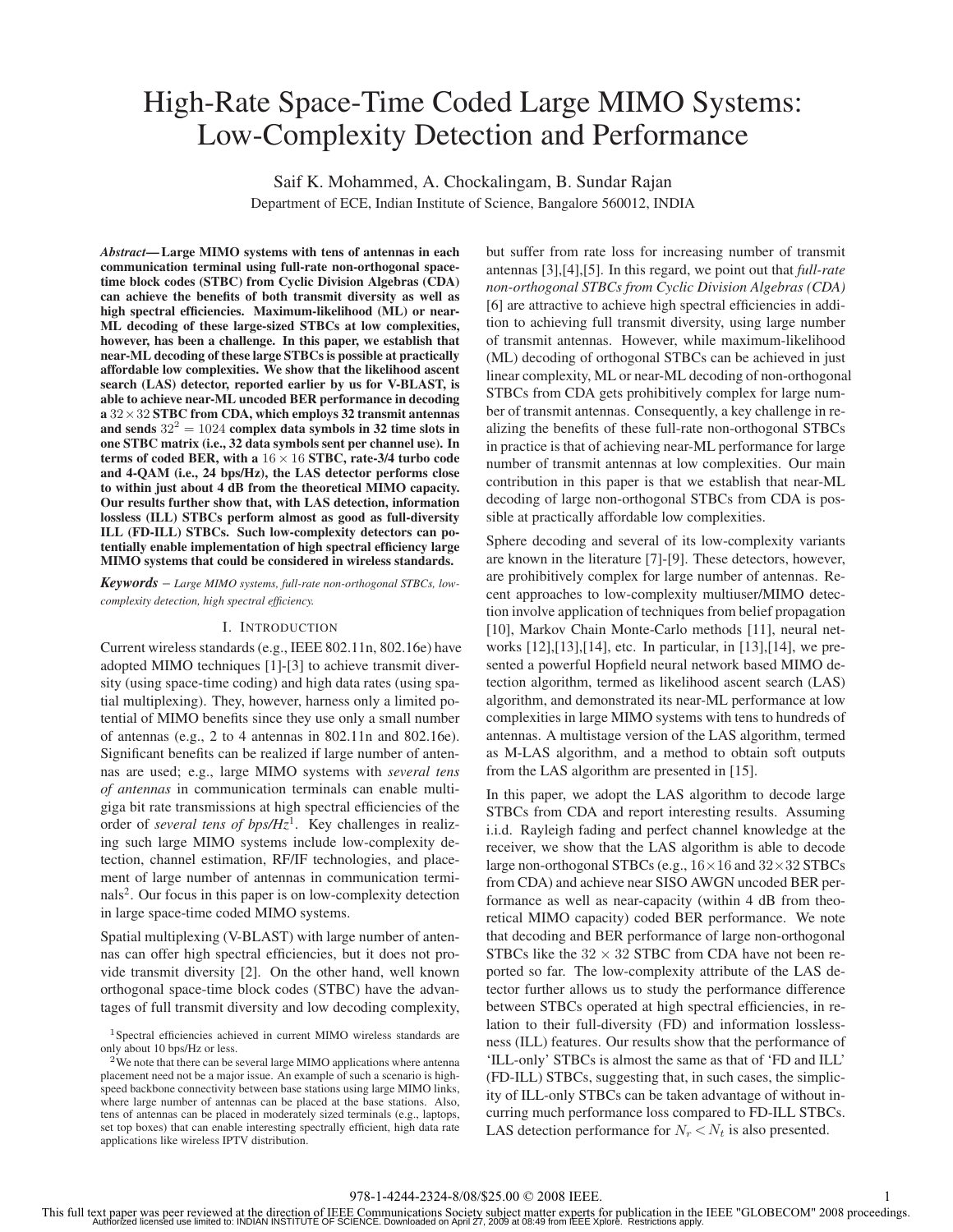## II. STBC MIMO SYSTEM MODEL

Consider a space-time block coded MIMO system with multiple transmit and receive antennas. An (*n, p, k*) STBC is represented by a matrix  $\mathbf{X}_c \in \mathbb{C}^{n \times p}$ , where *n* and *p* denote the number of transmit antennas and number of time slots, respectively, and *k* denotes the number of complex data symbols sent in one STBC matrix. The  $(i, j)$ th entry in  $X_c$  represents the complex number transmitted from the *i*th transmit antenna in the *j*th time slot. The rate of an STBC, *r*, is  $r \stackrel{\triangle}{=} \frac{k}{p}$ . Let  $N_r$  and  $N_t = n$  denote the number of receive and transmit antennas, respectively. We assume quasi-static fading, where the channel gains are assumed to remain constant over one STBC block and vary (i.i.d) from one STBC block to the other. Let  $H_c \in \mathbb{C}^{N_r \times N_t}$  denote the channel gain matrix, where the  $(i, j)$ th entry in  $H_c$  is the complex channel gain from the *j*th transmit antenna to the *i*th receive antenna. Assuming rich scattering, we model the entries of  $H_c$  as i.i.d  $\mathcal{CN}(0, 1)$ . The received space-time signal matrix,  $\mathbf{Y}_c \in \mathbb{C}^{N_r \times p}$ , can be written as

$$
\mathbf{Y}_c = \mathbf{H}_c \mathbf{X}_c + \mathbf{N}_c,\tag{1}
$$

where  $N_c \in \mathbb{C}^{N_r \times p}$  is the noise matrix at the receiver and its entries are modeled as i.i.d  $\mathcal{CN}\left(0, \sigma^2 = \frac{N_t E_s}{\gamma}\right)$ , where  $E_s$ is the average energy of the transmitted symbols, and  $\gamma$  is the average received SNR per receive antenna [3], and the (*i, j*)th entry in  $Y_c$  is the received signal at the *i*th receive antenna in the *j*th time-slot. In a linear dispersion (LD) STBC [3],  $X_c$  can be decomposed into a linear combination of weight matrices corresponding to each data symbol and its conjugate as

$$
\mathbf{X}_c = \sum_{i=1}^k x_c^{(i)} \mathbf{A}_c^{(i)} + (x_c^{(i)})^* \mathbf{E}_c^{(i)},
$$
(2)

where  $x_c^{(i)}$  is the *i*th complex data symbol, and  $\mathbf{A}_c^{(i)}$ ,  $\mathbf{E}_c^{(i)}$   $\in$  $\mathbb{C}^{N_t \times p}$  are its corresponding weight matrices. The LAS detection algorithm we presented in [13],[14] can decode general LD STBCs of the form in (2). For the purpose of simplicity in exposition, here we consider a subclass of LD STBCs, where  $X_c$  can be written in the form

$$
\mathbf{X}_c = \sum_{i=1}^k x_c^{(i)} \mathbf{A}_c^{(i)}.
$$
 (3)

Applying the  $vec(.)$  operation on  $Y_c$  and using (2), we have

$$
vec(\mathbf{Y}_c) = \sum_{i=1}^{k} x_c^{(i)} vec(\mathbf{H}_c \mathbf{A}_c^{(i)}) + vec(\mathbf{N}_c).
$$
 (4)

If **U**, **V**, **W**, **D** are matrices such that  $D = U W V$ , then it is true that  $vec(D) = (\mathbf{V}^T \otimes \mathbf{U}) vec(\mathbf{W})$ , where  $\otimes$  denotes the tensor product of matrices. Using this, we can write (4) as

$$
vec(\mathbf{Y}_c) = \sum_{i=1}^k x_c^{(i)}(\mathbf{I} \otimes \mathbf{H}_c) vec(\mathbf{A}_c^{(i)}) + vec(\mathbf{N}_c),
$$
 (5)

where **I** is the  $p \times p$  identity matrix. Further, define  $y_c \stackrel{\triangle}{=}$  $vec(\mathbf{Y}_c)$ ,  $\hat{\mathbf{H}}_c \stackrel{\triangle}{=} (\mathbf{I} \otimes \mathbf{H}_c)$ ,  $\mathbf{a}_c^{(i)} \stackrel{\triangle}{=} vec(\mathbf{A}_c^{(i)})$ , and  $\mathbf{n}_c \stackrel{\triangle}{=}$  $vec(\mathbf{N}_c)$ . From these definitions, it is clear that  $\mathbf{y}_c \in \mathbb{C}^{N_r p \times 1}$ ,  $\widehat{\mathbf{H}}_c \in \mathbb{C}^{N_r p \times N_t p}, \, \mathbf{a}_c^{(i)} \in \mathbb{C}^{N_t p \times 1}, \text{ and } \mathbf{n}_c \in \mathbb{C}^{N_r p \times 1}.$  Let us also define a matrix  $\widetilde{H}_c \in \mathbb{C}^{N_r p \times k}$ , whose *i*th column is  $\hat{\mathbf{H}}_c \mathbf{a}_c^{(i)}$ ,  $i = 1, \dots, k$ . Let  $\mathbf{x}_c \in \mathbb{C}^{k \times 1}$ , whose *i*th entry is the data symbol  $x_c^{(i)}$ . With these definitions, we can write (5) as

$$
\mathbf{y}_c = \sum_{i=1}^k x_c^{(i)} \left( \widehat{\mathbf{H}}_c \, \mathbf{a}_c^{(i)} \right) + \mathbf{n}_c = \widetilde{\mathbf{H}}_c \mathbf{x}_c + \mathbf{n}_c. \tag{6}
$$

Each element of  $x_c$  is an *M*-PAM or *M*-QAM symbol. *M*-PAM symbols take discrete values from  $\{A_m, m = 1, \dots, M\}$ , where  $A_m = (2m-1-M)$ , and M-QAM is nothing but two PAMs in quadrature. Let  $y_c$ ,  $H_c$ ,  $x_c$ , and  $n_c$  be decomposed into real and imaginary parts as follows:

$$
\mathbf{y}_c = \mathbf{y}_I + j\mathbf{y}_Q, \quad \mathbf{x}_c = \mathbf{x}_I + j\mathbf{x}_Q, \n\mathbf{n}_c = \mathbf{n}_I + j\mathbf{n}_Q, \quad \widetilde{\mathbf{H}}_c = \mathbf{H}_I + j\mathbf{H}_Q.
$$
\n(7)

Further, we define  $\mathbf{H}_r \in \mathbb{R}^{2N_r p \times 2k}$ ,  $\mathbf{y}_r \in \mathbb{R}^{2N_r p \times 1}$ ,  $\mathbf{x}_r \in \mathbb{R}^{2N_r p \times 1}$  $\mathbb{R}^{2k\times1}$ , and  $\mathbf{n}_r \in \mathbb{R}^{2N_r p \times 1}$  as

$$
\mathbf{H}_r = \left(\begin{array}{cc} \mathbf{H}_I & -\mathbf{H}_Q \\ \mathbf{H}_Q & \mathbf{H}_I \end{array}\right), \quad \mathbf{y}_r = [\mathbf{y}_I^T \ \mathbf{y}_Q^T]^T, \tag{8}
$$

$$
\mathbf{x}_r = [\mathbf{x}_I^T \ \mathbf{x}_Q^T]^T, \quad \mathbf{n}_r = [\mathbf{n}_I^T \ \mathbf{n}_Q^T]^T. \tag{9}
$$

Now, (6) can be written as

$$
\mathbf{y}_r = \mathbf{H}_r \mathbf{x}_r + \mathbf{n}_r. \tag{10}
$$

Henceforth, we work with the real-valued system in (10). For notational simplicity, we drop subscripts *r* in (10) and write

$$
y = Hx + n,\t(11)
$$

where  $\mathbf{H} = \mathbf{H}_r \in \mathbb{R}^{2N_r p \times 2k}$ ,  $\mathbf{y} = \mathbf{y}_r \in \mathbb{R}^{2N_r p \times 1}$ ,  $\mathbf{x} = \mathbf{x}_r \in \mathbb{R}^{2N_r p \times 1}$  $\mathbb{R}^{2k \times 1}$ , and  $\mathbf{n} = \mathbf{n}_r \in \mathbb{R}^{2N_r p \times 1}$ . We assume that the channel coefficients are known at the receiver but not at the transmitter. Let  $A_i$  denote the *M*-PAM signal set from which  $x_i$  (*i*th entry of **x**) takes values,  $i = 1, \dots, 2k$ . Now, define a 2*k*dimensional signal space  $\mathcal S$  to be the Cartesian product of  $\mathbb A_1$ to  $A_{2k}$ . The ML solution is then given by

$$
\mathbf{d}_{ML} = \frac{\arg \min}{\mathbf{d} \in \mathbb{S}} \mathbf{d}^T \mathbf{H}^T \mathbf{H} \mathbf{d} - 2\mathbf{y}^T \mathbf{H} \mathbf{d}, \qquad (12)
$$

whose complexity is exponential in *k*.

# *A. Full-rate Non-orthogonal STBCs from CDA*

We focus on the detection of square (i.e.,  $n = p = N_t$ ), fullrate (i.e.,  $k=pn=N_t^2$ ), circulant (where the weight matrices  $\mathbf{A}_c^{(i)}$ 's are permutation type), non-orthogonal STBCs from CDA [6], whose construction for arbitrary number of transmit antennas *n* is given by the matrix in (12.a) given at the bottom of the next page. In (12.a),  $\omega_n = e^{\frac{j2\pi}{n}}$ ,  $\mathbf{j} = \sqrt{-1}$ , and  $x_{u,v}$ ,  $0 \leq u, v \leq n-1$  are the data symbols from a QAM alphabet. When  $\delta = e^{\sqrt{5} \mathbf{j}}$  and  $t = e^{\mathbf{j}}$ , the STBC in (12.a) achieves full transmit diversity (under ML decoding) as well as information-losslessness [6]. When  $\delta = t = 1$ , the code ceases to be of full-diversity (FD), but continues to be information-lossless (ILL) [16]. High spectral efficiencies with large *n* can be achieved using this code construction. For example, with  $n = 32$  transmit antennas, the  $32 \times 32$  STBC from (12.a) with 16-QAM and rate-3/4 turbo code achieves a spectral efficiency of 96 bps/Hz. This high spectral efficiency is achieved along with the full diversity of order  $nN_r$ . However, since these STBCs are non-orthogonal, ML detection gets increasingly impractical for large *n*. Consequently, a key challenge in realizing the benefits of these large STBCs in practice is that of achieving near-ML performance for large *n* at low decoding complexities. Our simulation results in Sec. IV show that the LAS detection algorithm, reported by us in [13],[14] for V-BLAST and summarized in the next section, essentially meets this challenge.

This full text paper was peer reviewed at the direction of IEEE Communications Society subject matter experts for publication in the IEEE "GLOBECOM" 2008 proceedings.<br>Authorized licensed use limited to: INDIAN INSTITUTE OF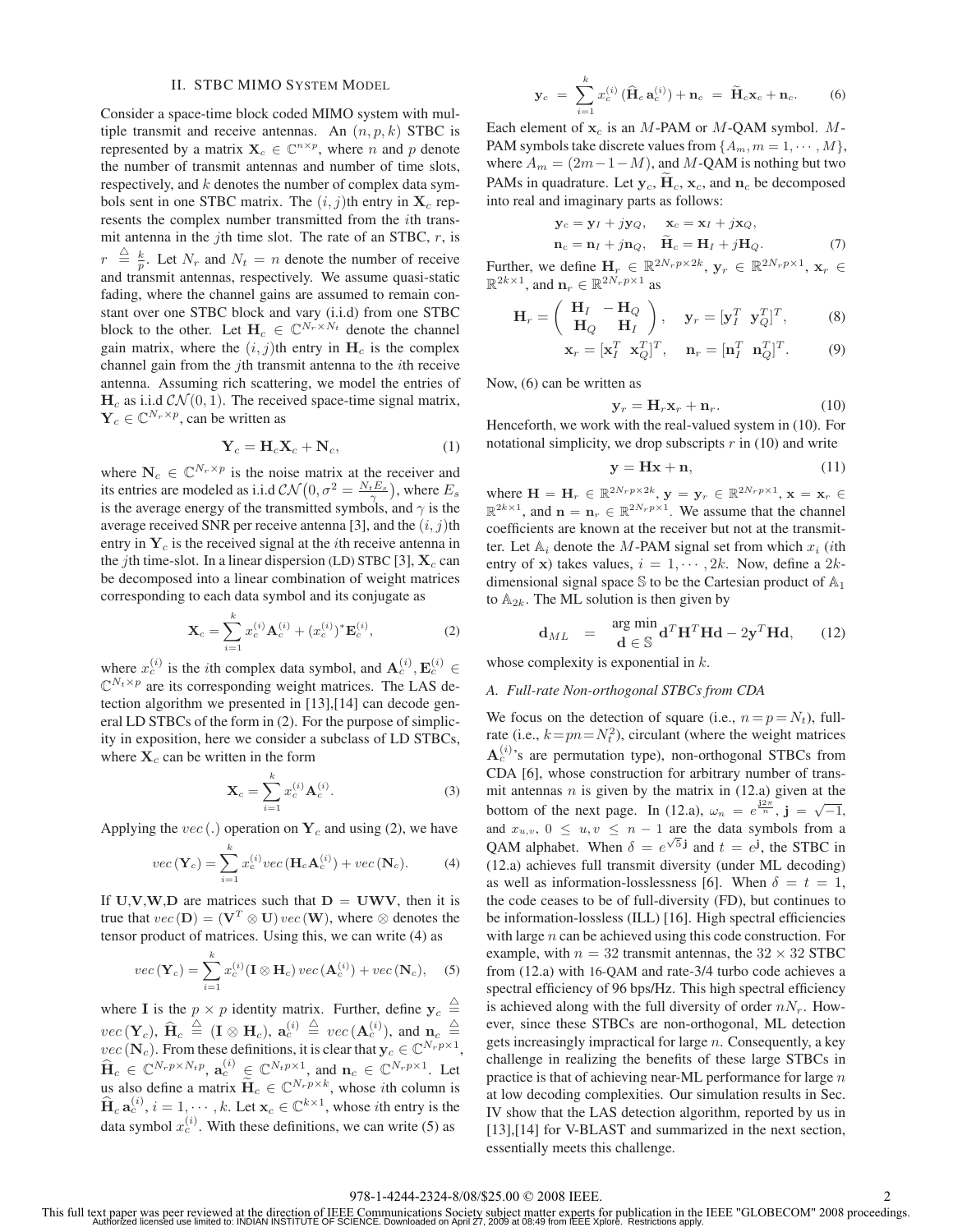## III. LAS ALGORITHM FOR LARGE MIMO DETECTION

The LAS algorithm starts with an initial vector  $\mathbf{d}^{(0)}$ , given by **, where <b>B** is the initial solution filter, which can be a matched filter (MF) or zero-forcing (ZF) filter or MMSE filter. The index m in  $\mathbf{d}^{(m)}$  denotes the iteration number in a given search stage. The ML cost function after the *k*th iteration in a given search stage is given by

$$
C^{(k)} = \mathbf{d}^{(k)^{T}} \mathbf{H}^{T} \mathbf{H} \mathbf{d}^{(k)} - 2 \mathbf{y}^{T} \mathbf{H} \mathbf{d}^{(k)}.
$$
 (13)

The **d** vector is updated from *k*th to  $(k + 1)$ th iteration by updating one symbol, say, the *p*th symbol, as

$$
\mathbf{d}^{(k+1)} = \mathbf{d}^{(k)} + \lambda_p^{(k)} \mathbf{e}_p, \tag{14}
$$

where  $\mathbf{e}_p$  denotes the unit vector with its *p*th entry only as one, and all other entries as zero. Since  $\mathbf{d}^{(k)}$  and  $\mathbf{d}^{(k+1)}$  should belong to S,  $\lambda_p^{(k)}$  can take only certain integer values. For example, for 16-QAM,  $A_p = \{-3, -1, 1, 3\}$ , and  $\lambda_p^{(k)}$  can take values only from  $\{-6, -4, -2, 0, 2, 4, 6\}$ . Using (13) and (14), and defining a matrix **G** as

$$
\mathbf{G} \stackrel{\triangle}{=} \mathbf{H}^T \mathbf{H}, \tag{15}
$$

we can write the cost difference  $C^{(k+1)} - C^{(k)}$  as

$$
\mathcal{F}(l_p^{(k)}) \stackrel{\triangle}{=} C^{(k+1)} - C^{(k)} = l_p^{(k)^2} a_p - 2l_p^{(k)} |z_p^{(k)}|, \tag{16}
$$

where  $z_p^{(k)}$  is the *p*th entry of the  $z^{(k)}$  vector given by  $z^{(k)} =$  $\mathbf{H}^T(\mathbf{y} - \mathbf{H}\mathbf{d}^{(k)}), a_p \stackrel{\triangle}{=} (\mathbf{G})_{p,p}$  is the  $(p, p)$ th entry of the **G** matrix, and  $l_p^{(k)} = |\lambda_p^{(k)}|$ . The value of  $l_p^{(k)}$  which gives the largest descent in the cost function from the  $k$ th to the  $(k +$ 1)th iteration (when symbol *p* is updated) is obtained as

$$
l_{p,opt}^{(k)} = 2 \left[ \frac{|z_p^{(k)}|}{2a_p} \right],
$$
 (17)

where  $| \cdot |$  denotes the rounding operation. If  $d_p^{(k)}$  were updated using  $l_{p, opt}^{(k)}$ , it is possible that the updated value does not belong to  $\mathbb{A}_p$ . To avoid this, we adjust  $l_{p,opt}^{(k)}$  so that the updated value of  $d_p^{(k)}$  belongs to  $\mathbb{A}_p$ . Let

$$
s = \frac{\arg \min}{p} \mathcal{F}(l_{p,opt}^{(k)}).
$$
 (18)

If  $\mathcal{F}(l_{s,opt}^{(k)}) < 0$ , the update for the  $(k+1)$ th iteration is

$$
\mathbf{d}^{(k+1)} = \mathbf{d}^{(k)} + l_{s,opt}^{(k)} \text{sgn}(z_s^{(k)}) \mathbf{e}_s \tag{19}
$$

$$
\mathbf{z}^{(k+1)} = \mathbf{z}^{(k)} - l_{s,opt}^{(k)} \text{sgn}(z_s^{(k)}) \mathbf{g}_s, \quad (20)
$$

where  $\mathbf{g}_s$  is the *s*th column of **G**. If  $\mathcal{F}(l_{s,opt}^{(k)}) \geq 0$ , then the search terminates. In an uncoded system,  $\mathbf{d}^{(k)}$  is declared as the detected data vector. In coded systems, however, soft inputs to the decoder are preferred.

## *A. Generation of Soft Outputs*

Soft values at the LAS algorithm output can be generated for the individual bits that constitute the *M*-QAM symbols as described in [15]. These soft outputs can then be fed as inputs to the decoder in coded systems. Let  $\mathbf{d} = [\hat{x}_1, \hat{x}_2, \cdots, \hat{x}_{2N_t^2}],$  $\hat{x}_i \in A_i$  denote the detected output vector from the LAS algorithm. Let  $\hat{x}_i$  map to the bit vector  $\mathbf{b}_i = [b_{i,1}, b_{i,2}, \dots, b_{i,K_i}]^T$ , where  $K = \lfloor \frac{1}{2} \rfloor + \lfloor \frac{1}{2} \rfloor + \lfloor \frac{1}{2} \rfloor + \lfloor \frac{1}{2} \rfloor + \lfloor \frac{1}{2} \rfloor + \lfloor \frac{1}{2} \rfloor + \lfloor \frac{1}{2} \rfloor + \lfloor \frac{1}{2} \rfloor + \lfloor \frac{1}{2} \rfloor + \lfloor \frac{1}{2$ where  $K_i = \log_2 |A_i|$ , and  $b_{i,j} \in \{+1, -1\}$ ,  $i = 1, 2, \dots, 2N_i^2$ <br>and  $i = 1, 2, \dots, 2N_i^2$ . Let  $\overline{b} = \mathbb{R}$  denote the set velve and  $j = 1, 2, \dots, K_i$ . Let  $b_{i,j} \in \mathbb{R}$  denote the soft value for the *j*th bit of the *i*th symbol. Given **d**, we need to find  $\tilde{b}_{i,j}$ ,  $\forall (i,j)$ .

Define vectors  $\mathbf{b}_i^{j+}$  and  $\mathbf{b}_i^{j-}$  to be the  $\mathbf{b}_i$  vector with its *j*th entry forced to +1 and -1, respectively. Let  $\mathbf{b}_i^{j+}$  and  $\mathbf{b}_i^{j-}$  demap to  $x_i^{j+}$  and  $x_i^{j-}$ , respectively, where  $x_i^{j+}, x_i^{j-} \in A_i$ . Also, define vectors  $\mathbf{d}_i^{j+}$  and  $\mathbf{d}_i^{j-}$  to be the **d** vector with its *i*th entry forced to  $x_i^{j+}$  and  $x_i^{j-}$ , respectively. Using the above definitions, we obtain the soft output value for the *j*th bit of the *i*th symbol as

$$
\tilde{b}_{i,j} = \frac{\|\mathbf{y} - \mathbf{H} \mathbf{d}_i^{j-}\|^2 - \|\mathbf{y} - \mathbf{H} \mathbf{d}_i^{j+}\|^2}{\|\mathbf{h}_i\|^2}.
$$
 (21)

The RHS in the above can be efficiently computed in terms of **z** and **G** [15].

## *B. Computational Complexity of LAS Detection of STBCs*

The complexity of the LAS algorithm comprises of three components, namely, *i*) computation of the initial vector  $\mathbf{d}^{(0)}$ , *ii*) computation of  $H<sup>T</sup>H$ , and *iii*) the search operation. Figure 1 shows the per-symbol complexity plots (obtained through simulations) as a function of  $N_t = N_r$  for 4-QAM at an SNR of 6 dB using MMSE initial vector. Two good properties of the STBCs from CDA are instrumental in achieving low orders of complexity for the computation of  $\mathbf{d}^{(0)}$  and  $\mathbf{H}^T\mathbf{H}$ . They are: *i*) the weight matrices  $A_c^{(i)}$ 's are *permutation type*, and *ii*) the  $N_t^2 \times N_t^2$  matrix formed with  $N_t^2 \times 1$ -sized  $\mathbf{a}_c^{(i)}$ vectors as columns is a *scaled unitary matrix*. These properties allow the computation of MMSE / ZF initial solution in  $O(N_t^4)$  complexity, i.e., in  $O(N_t^2)$  per-symbol complexity since there are  $N_t^2$  symbols in a STBC matrix. Likewise, the computation of  $\mathbf{H}^T \mathbf{H}$  can be done in  $O(N_t^3)$  per-symbol complexity. The average per-symbol complexity of the search operation is of order  $O(N_t^2)$ . This can be observed from Fig. 1, where it can be seen that the per-symbol complexity in the initial vector computation plus the search operation is  $O(N_t^2)$ ; this complexity plot runs parallel to the  $c_1 N_t^2$  line. With the computation of  $H<sup>T</sup>H$  included, the complexity order is more than  $N_t^2$ . From the slopes of the plots in Fig. 1, we find that the overall per-symbol complexities for  $N_t = 16$ and 32 are proportional to  $N_t^{2.5}$  and  $N_t^{2.7}$ , respectively.

$$
\begin{bmatrix}\n\sum_{i=0}^{n-1} x_{0,i} t^{i} & \delta \sum_{i=0}^{n-1} x_{n-1,i} \omega_{n}^{i} t^{i} & \delta \sum_{i=0}^{n-1} x_{n-2,i} \omega_{n}^{2i} t^{i} & \cdots & \delta \sum_{i=0}^{n-1} x_{1,i} \omega_{n}^{(n-1)i} t^{i} \\
\sum_{i=0}^{n-1} x_{1,i} t^{i} & \sum_{i=0}^{n-1} x_{0,i} \omega_{n}^{i} t^{i} & \delta \sum_{i=0}^{n-1} x_{n-1,i} \omega_{n}^{2i} t^{i} & \cdots & \delta \sum_{i=0}^{n-1} x_{2,i} \omega_{n}^{(n-1)i} t^{i} \\
\sum_{i=0}^{n-1} x_{2,i} t^{i} & \sum_{i=0}^{n-1} x_{1,i} \omega_{n}^{i} t^{i} & \sum_{i=0}^{n-1} x_{0,i} \omega_{n}^{2i} t^{i} & \cdots & \delta \sum_{i=0}^{n-1} x_{3,i} \omega_{n}^{(n-1)i} t^{i} \\
\vdots & \vdots & \vdots & \vdots \\
\sum_{i=0}^{n-1} x_{n-2,i} t^{i} & \sum_{i=0}^{n-1} x_{n-3,i} \omega_{n}^{i} t^{i} & \sum_{i=0}^{n-1} x_{n-4,i} \omega_{n}^{2i} t^{i} & \cdots & \delta \sum_{i=0}^{n-1} x_{n-1,i} \omega_{n}^{(n-1)i} t^{i} \\
\sum_{i=0}^{n-1} x_{n-1,i} t^{i} & \sum_{i=0}^{n-1} x_{n-2,i} \omega_{n}^{i} t^{i} & \sum_{i=0}^{n-1} x_{n-3,i} \omega_{n}^{2i} t^{i} & \cdots & \sum_{i=0}^{n-1} x_{0,i} \omega_{n}^{(n-1)i} t^{i}\n\end{bmatrix}.
$$
\n(12.3)

## 978-1-4244-2324-8/08/\$25.00 © 2008 IEEE. 3

This full text paper was peer reviewed at the direction of IEEE Communications Society subject matter experts for publication in the IEEE "GLOBECOM" 2008 proceedings.<br>Authorized licensed use limited to: INDIAN INSTITUTE OF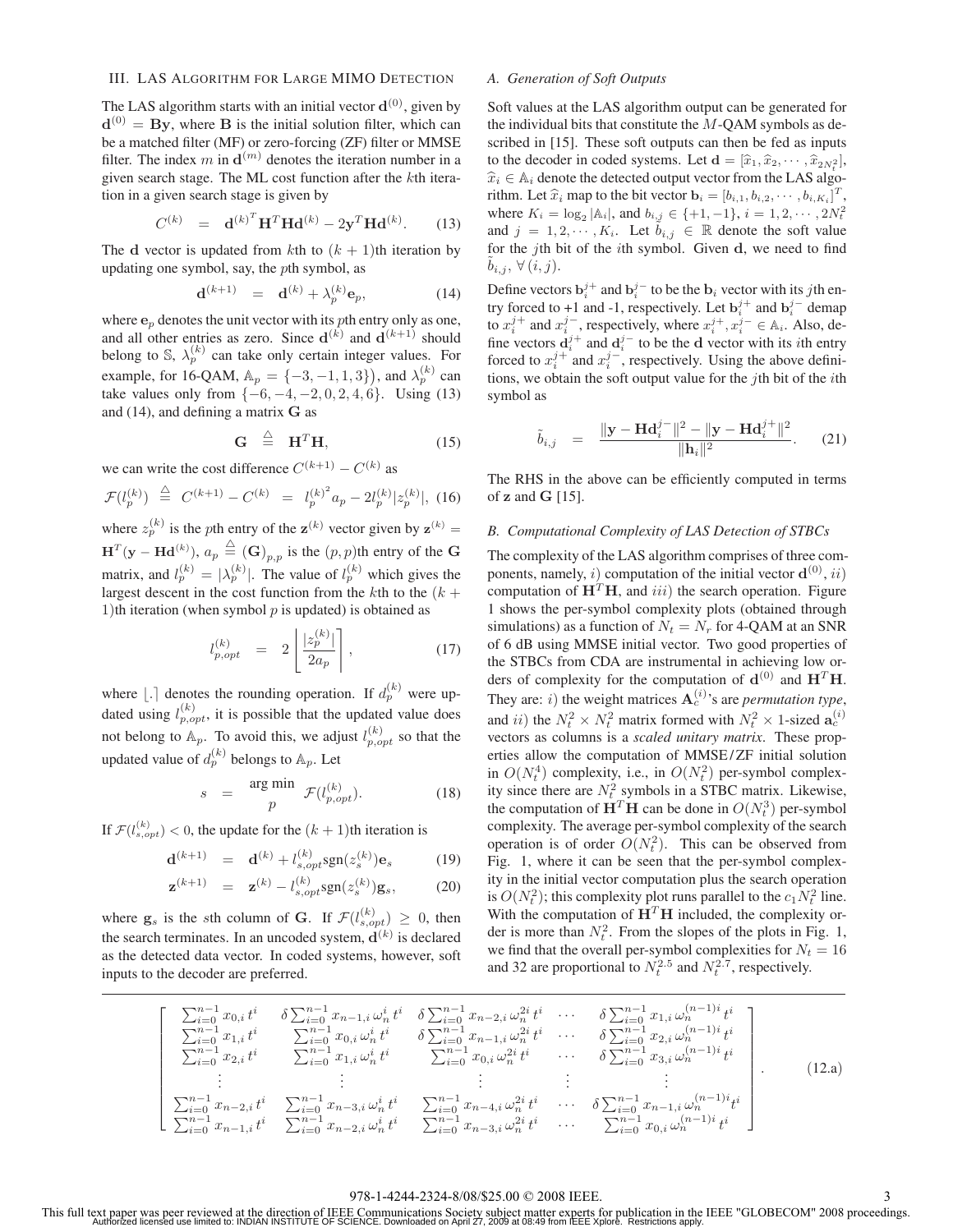

Fig. 1. Computation complexity of the LAS algorithm in decoding nonorthogonal STBCs from CDA. MMSE initial vector. 4-QAM.

#### IV. SIMULATION RESULTS AND DISCUSSIONS

In this section, we present the uncoded/turbo coded BER performance of the LAS detector in decoding non-orthogonal STBCs from CDA. We consider two STBC designs, namely, *i*) 'FD-ILL' STBCs where  $\delta = e^{\sqrt{5} \mathbf{j}}$ ,  $t = e^{\mathbf{j}}$  in (12.a), and *ii*) 'ILL-only' STBCs where  $\delta = t = 1$ . The SNRs in all the BER performance figures are the average received SNR per received antenna, *γ*, defined in Sec. II [3]. In all the simulations, we have taken MMSE filter as the initial filter.

*Uncoded BER as a function of increasing*  $N_t = N_r$ : In Fig. 2, we plot the uncoded BER performance of the LAS detector in decoding ILL-only and FD-ILL STBCs for  $N_t = N_r$ 4*,* 8*,* 16*,* 32 and 4-QAM. SISO AWGN performance (without fading) is also plotted for comparison. It is interesting to observe that the BER improves and gets closer to SISO AWGN performance for increasing  $N_t = N_r$ . For example, with  $N_t = N_r = 16,32$ , for BERs better than  $10^{-3}$ , the performance achieved by the LAS detector is very close to the SISO AWGN performance. This implies that the detector is able to effectively make each of the 1024 data symbols in a  $32 \times 32$  STBC matrix see almost an independent AWGN-only channel without interference from other symbols (although the symbols are entangled in the STBC matrix to start with). We note that, to our knowledge, this is the first time decoding and near-SISO AWGN BER performance for a  $32 \times 32$ non-orthogonal STBC from CDA are reported.

*Performance of ILL-only versus FD-ILL STBCs:* Another observation that can be made in Fig. 2 is that the performance of ILL-only STBCs with LAS detection for  $N_t = N_r = 4, 8, 16$ and 4-QAM are as good as those of the corresponding FD-ILL STBCs. A similar closeness between the performance of ILL-only and FD-ILL STBCs is observed in the turbo coded BER performance as well, which is shown in Fig. 3 for a  $16 \times 16$  STBC with 4-QAM and turbo code rates of 1/3, 1/2 and 3/4. This is an interesting observation, since this suggests that, in such cases, the computational simplicity with  $\delta = t = 1$  in ILL-only STBCs can be taken advantage of without incurring much performance loss compared to FD-ILL STBCs for which  $\delta = e^{\sqrt{5} \mathbf{j}}$ ,  $t = e^{\mathbf{j}}$ .

*Turbo coded BER and nearness-to-capacity results:* In all the turbo coded BER simulations, we fed the soft LAS outputs



Fig. 2. Uncoded BER performance of the LAS detector for **ILL-only** and **FD-ILL** STBCs for different  $N_t = N_r$ . 4-QAM,  $2N_t$  bps/Hz. *BER improves as*  $N_t = N_r$  *increases. ILL-only STBCs perform as good as FD-ILL STBCs.*



Fig. 3. Turbo coded BER of the LAS detector for 16×16 **ILL-only** and **FD-ILL** STBCs. 4-QAM, turbo code rates: 1/3, 1/2, 3/4 **(10.6, 16, 24 bps/Hz)**. *LAS detector performs close to within about 4 dB from capacity*. *ILL-only STBCs perform as good as FD-ILL STBCs.*

presented in Sec. III-A as input to the turbo decoder. In Fig. 3, we plot the turbo coded BER of the LAS detector in decoding  $16 \times 16$  FD-ILL and ILL-only STBCs, with 4-QAM and turbo code rates 1/3 (10.6 bps/Hz), 1/2 (16 bps/Hz), 3/4 (24 bps/Hz). The minimum SNRs required to achieve these capacities obtained through the ergodic capacity expression in [1]) are also shown. It can be observed that the LAS detector performs close to within just about 4 dB from capacity. Also, the coded BER performance of FD-ILL and ILL-only STBCs are almost the same. Figure 4 shows the coded BER and nearness to capacity results of the LAS detector in decoding  $32 \times 32$  ILL-only STBC with 16-QAM and turbo code rates 1/3 (42.6 bps/Hz), 1/2 (64 bps/Hz), 3/4 (96 bps/Hz), where performance close to within about 10 dB from capacity are observed to be achieved.

*Performance in asymmetric MIMO with*  $N_r < N_t$ : In the performance plots in Figs. 2 to 4, we have considered  $N_t = N_r$ . Asymmetric MIMO scenarios where  $N_r < N_t$  are of practical interest; while large  $N_t$  can be provided at the base stations, a smaller  $N_r$  may be preferred at the user terminals. In this context, we evaluated the performance of the LAS detector for  $N_r < N_t$  for  $8 \times 8$  and  $16 \times 16$  ILL-only STBCs.